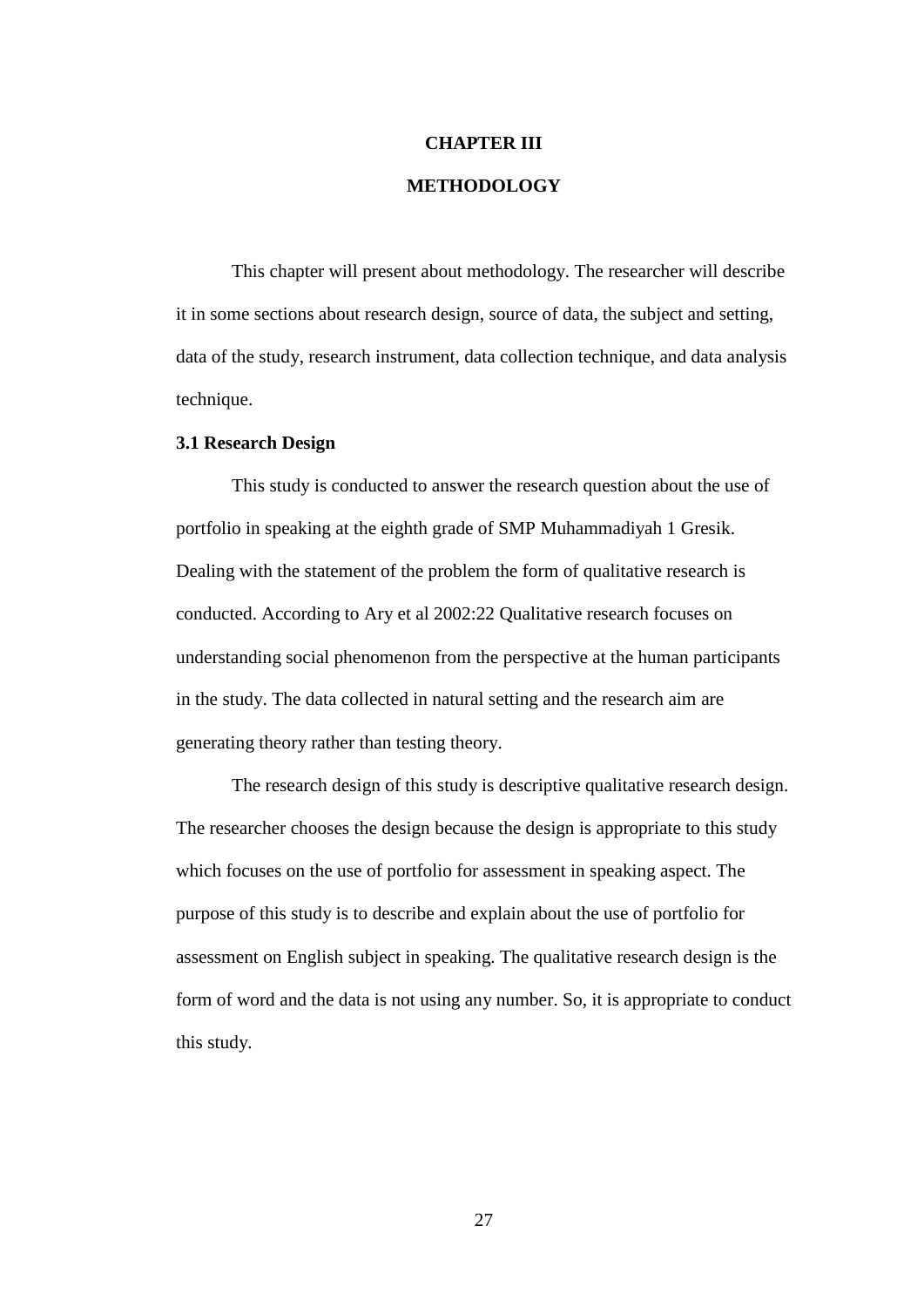# **3.2 Source of Data**

# **3.2.1 Subject of the study**

The subject of this study is one English teacher and one class of eight grade students in Junior High School. To decide the subject of the study, the researcher has some criteria in choosing the English teacherand the class. First, the English teacher is able to use English both spoken and written. Second, she or he has graduated from S1 English Department. Third, she or he has experience in teaching English more than 5 years. The last and very important criterion is teacher use portfolio for assessment in speaking. Not only for the teacher but also the students, researcher has some criteria, those are the students who are active in speaking class and those who the score of speaking up to 75.

Before doing the research, the researcher has done preliminary study to choose the subject of the study. The researcher has visited ten junior high schools in Gresik and spreads 30 questionnaires which contain about the use of portfolio for assessment in speaking. From those questionnaire the researcher can get the result which shows that there are 3 schools which used portfolio for assessment in writing. Those are SMPN 2 Kebomas, SMPN 1 Kebomas and SMP Muhammadiyah 4 Giri. But, for this research which is focused in speaking, the researcher only found the school which is implemented portfolio for assessment is SMP Muhammadiyah 1 Gresik. There are 3 English teachers but only one of them is used portfolio for assessment in speaking. He also appropriate with the researcher criterias. He is able to communicate English both spoken and written. He got S1 English department and had experience in teaching more than five years. In teaching speaking this teacher often used portfolio for assessment in the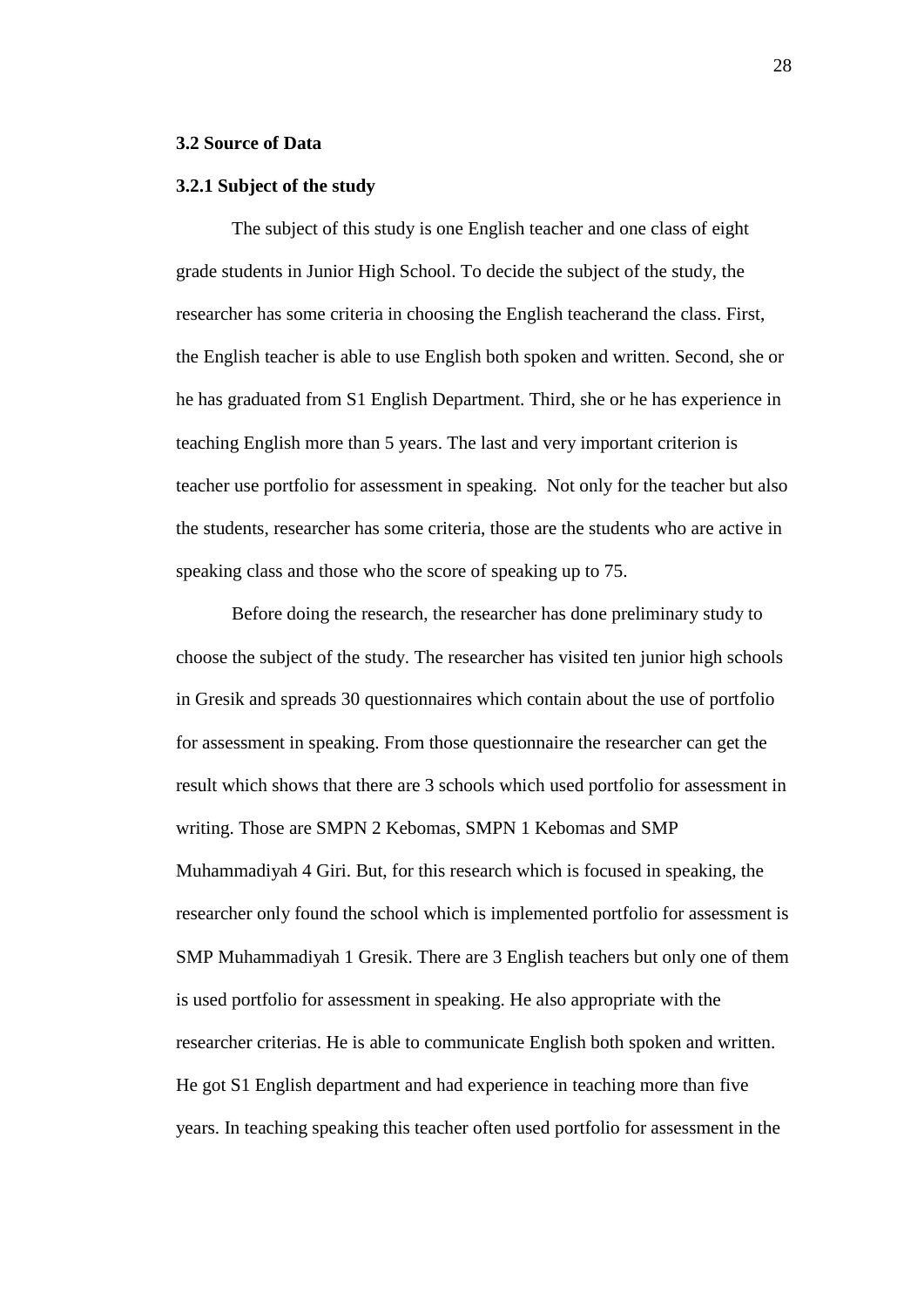class. For the students, the researcher decide VIII B class because the students are active in speaking, has good score up to 75 and based on the teachers' recommendation.

## **3.2.2 Setting of the study**

The researcher conducts this study in SMP Muhammadiyah 1 Gresik which has teacher and students with the researcher's criteria. This school also has complete facilities such as library, English laboratory and computer laboratory. It is located on Jl. KH. Kholil 90 Gresik. In this study the researcher will observe one class of the eight grades students who learn English subject. The students were taught using portfolio for assessment in speaking. The researcher will observe and record the teacher and students' activity during learning activity in the classroom. Not only observe the classroom during teaching learning process, but also have interview with the teacher. The observation run for two months and the interview with the teacher would be twice.

# **3.3 Instrument**

The instrument is needed to collect the data. In qualitative research, the main instrument to collect data is the researcher herself (Arikunto, 2006:17). It is also stated by Bogdan and Biklen in Mandasri (2007;32) stated that qualitative research has natural setting as the direct source of data and researcher is the key of the instrument.

In this study the researcher conducted classroom observation. So, the researcher would use recorder equipment to collect data. Data of this study also was collected by interviewing the teacher and students. The source of data was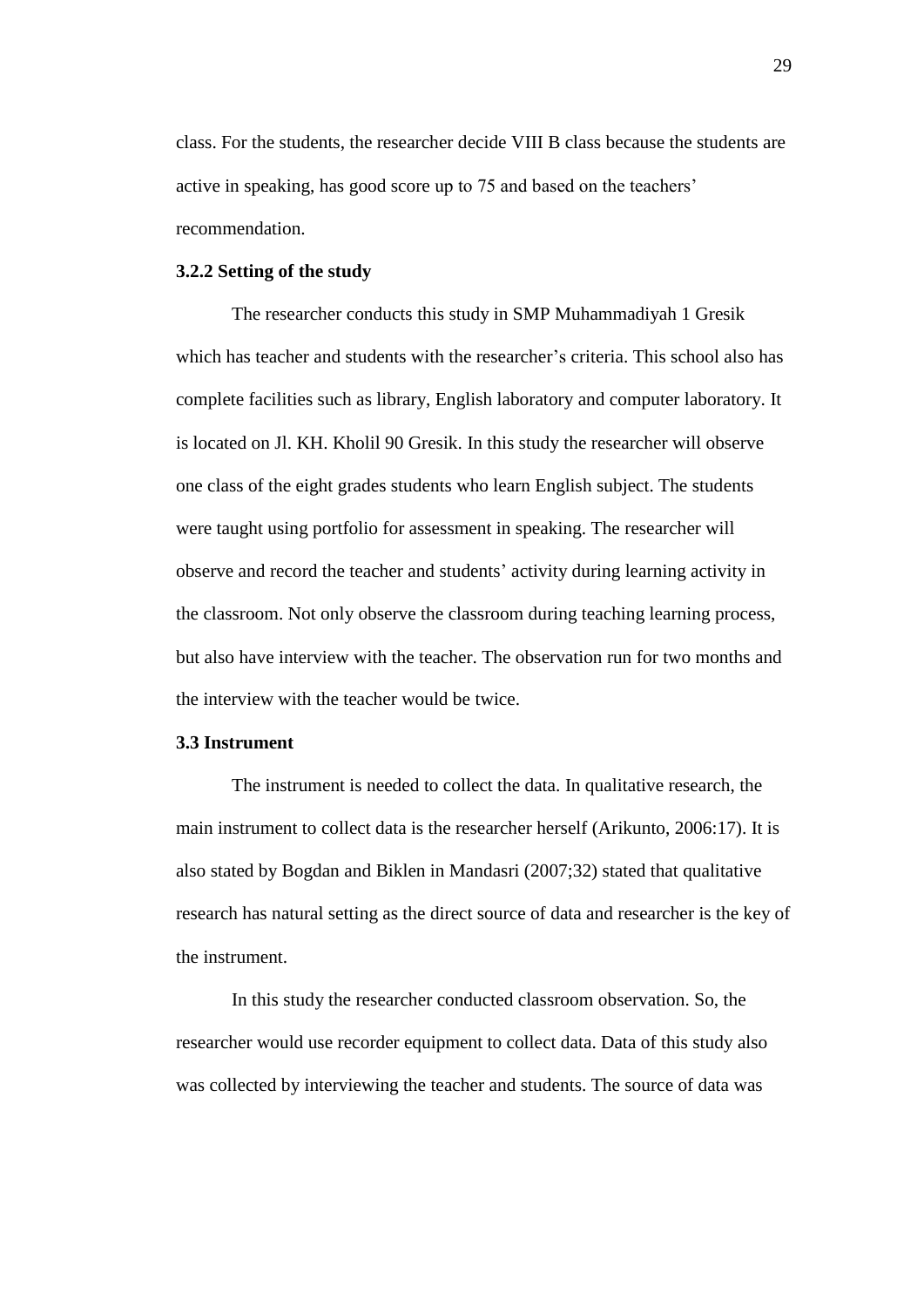taken from English teacher and the students, the researcher interviewing them after teaching and learning process in the classroom have done.

### **3.4 Data Collection Technique**

The process of collecting data is important for conducting a research. In this study, the researcher collects data uses two kind of data collection techniques. Those are observation and interview.

## **3.4.1 Observation Technique**

To get the specific data about how the use of portfolio for assessment in speaking aspect, the researcher would conduct observation during teaching and learning speaking from beginning to the end of class. There are two types of observation technique; they are participant observation and non participant observation. In this study, researcher uses non participant observation to get the data because the researcher only observes the class activity without taking a part in teaching and learning process. Ary (2002:430) also stated that non participant observation is the observation which is the observer is not to be the active part in the situation.

The researcher will observe the class since teacher used portfolio for assessment in speaking. The researcher observes the class for several meetings because the writer wants to collect enough data for answering the problem statement, so the writer will stop to observe the class when the results are same or saturation. During the researcher observe the class; researcher will use the recorder equipment tool. The aim of recorder is to record the use of portfolio in the teaching and learning process. From the recorder researcher can get the record of whole activity which happened in the class.The researcher also makes note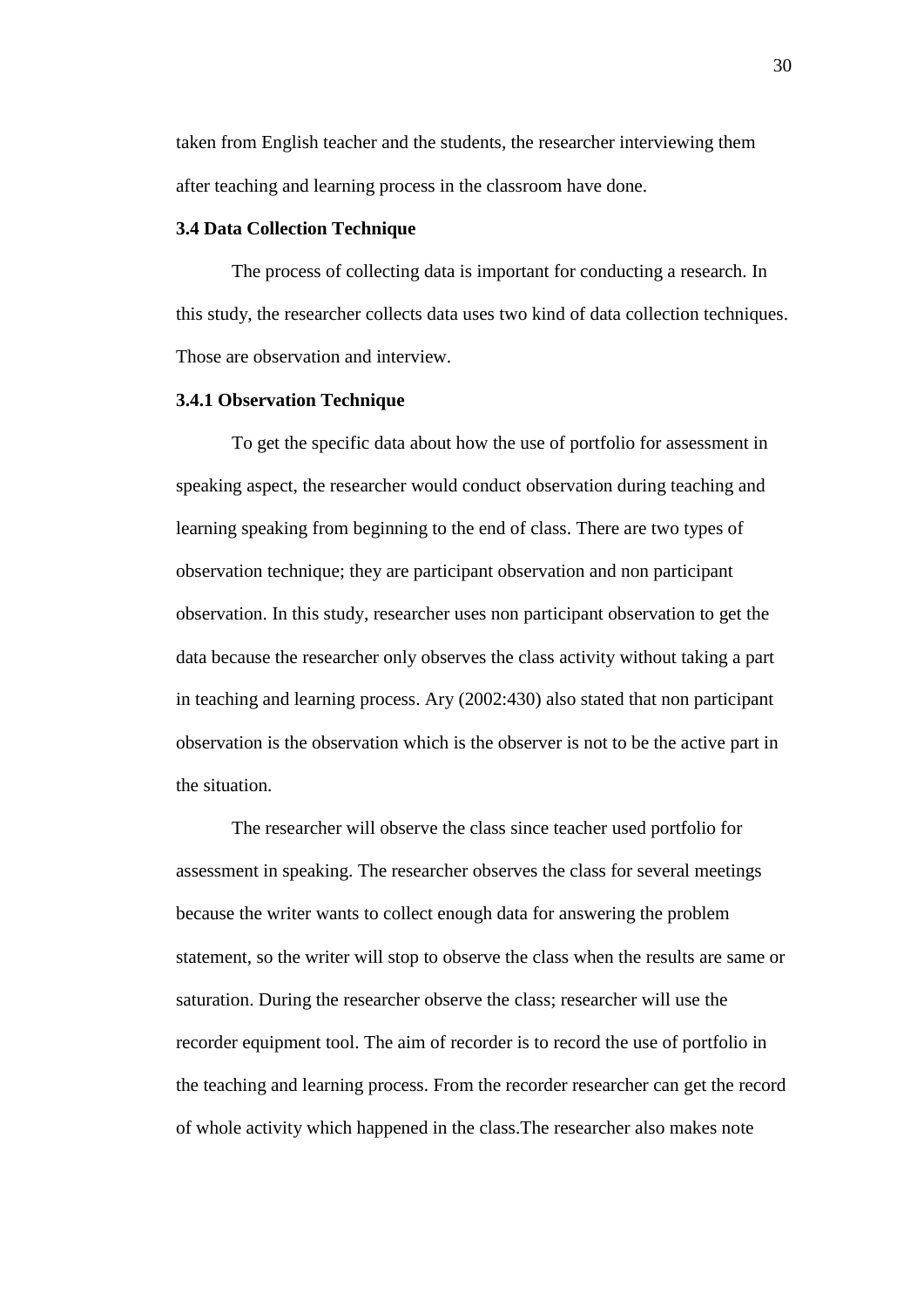when the English teacher teach speaking. The researcher will fill the observation checklist based on what going on in the learning process. The observation checklist help the researcher to find out how teachers' implement about portfolio for assessment in speaking.

#### **3.4.2 Interview Technique**

In this study, the researcher will conduct a depth interview to the English teacher who teaches speaking using portfolio for assessment. It also helps to ensure the data reliable with the result of observation. The researcher will interview the English teacher after doing observation in the classroom. According to Ary et al (2002,p:434) the types of interview techniques are structure interview, unstructured interview and semi structured interview. The semi structured interview will be used for interviewing the teacher. The researcher chooses semi structured interview because researcher can be free to make and improve the questions.

The interview for the teacher is to get information about portfolio for assessment which is implemented by the teacher. It also to cross check the result that the researcher did not understand yet from the observation.The researcher will ask the teacher some questions as the opportunity arises and then listens closely and uses the subjects' responses to decide the next question. The interviewer using Bahasa indonesia to avoid misunderstanding.

While, the interview for the students is conducted to know the students' responses toward the use of portfolio for asessment which is about the students ability and motivation after learning speaking using portfolio for assessment. The researcher will interview 5 students from 25 students which choses randomly. The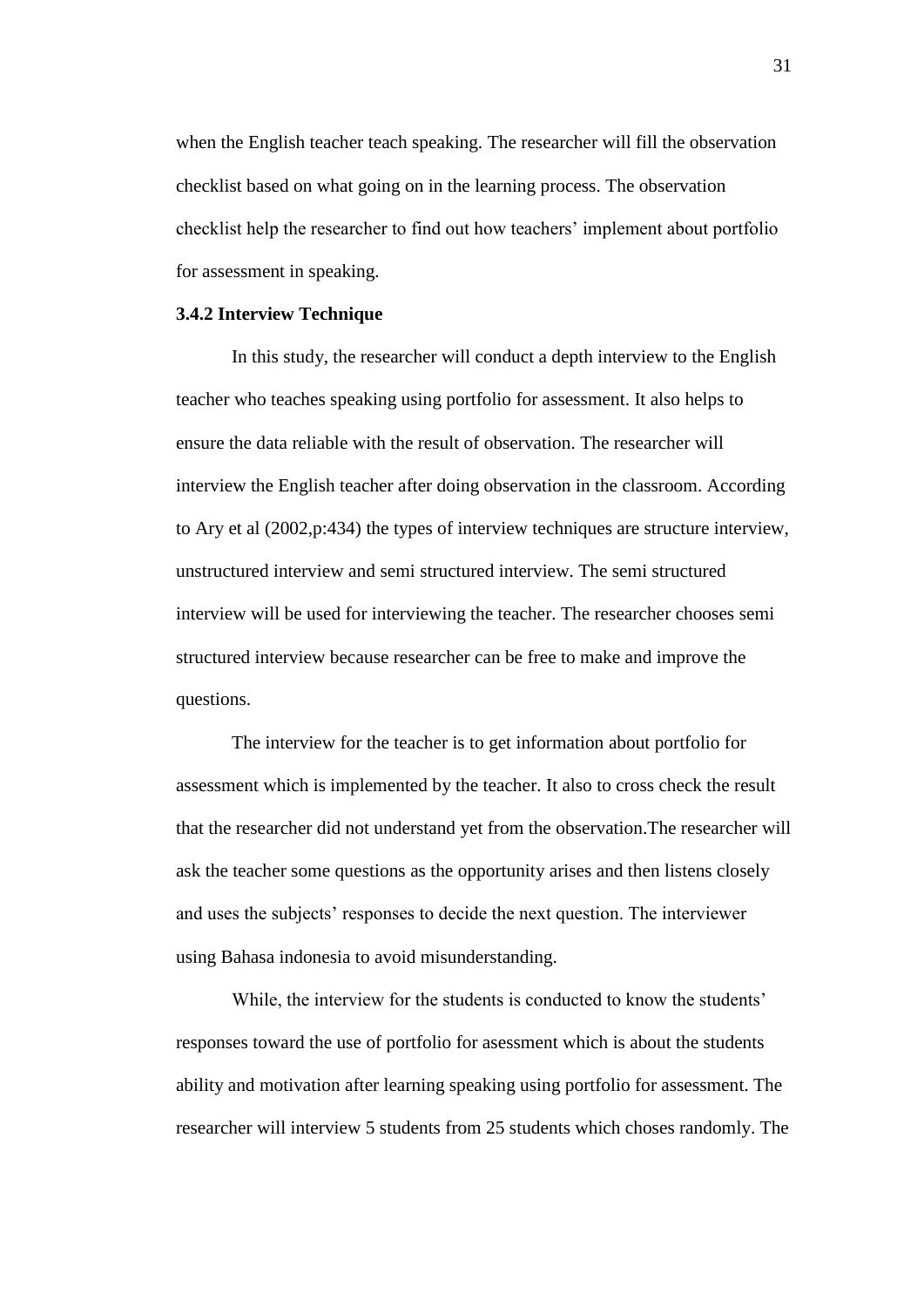question that the researcher give to them are related to the students' ability and motivation in learning speaking after the use of portfolio for assessment in speaking skill.

# **3.5 Data analysis**

The data collected in research must be analyzed. In this study, the researcher collected the data by herself and she had direct contact with the subject of the study. Although the qualitative researcher does not deal with statistics, analyzing qualitative data is not easy. Ary et al, (1995;30-31). The researcher analyzes the data presenting the results of the observation, documentation and interview. It would be obtained the activity of the teacher in the classroom.

In this research the researcher conducted three steps to analyze the data consisting of data reduction, data display and data drawing. It is supported by Miles and Huberman (1994, p:10) which says qualitative data consisting of three current flows of activity: data reduction, data display and drawing conclusion. The researcher explored each data analysis steps below.

#### **3.5.1 Data Reduction**

Data reduction is the process for transferring data appeared from note taking after observation. In this study, the first data reduction is carried out from observation record which the researcher gets from classroom observation. The data from observation is in the video form because it was taken from recording using camera video. The record is about the way teacher use portfolio for assessment in speaking. The record duration is about 40 minutes consisting of teaching and learning process of English subject, especially in speaking. The researcher will play it in the laptop and analyze the teachers' use of portfolio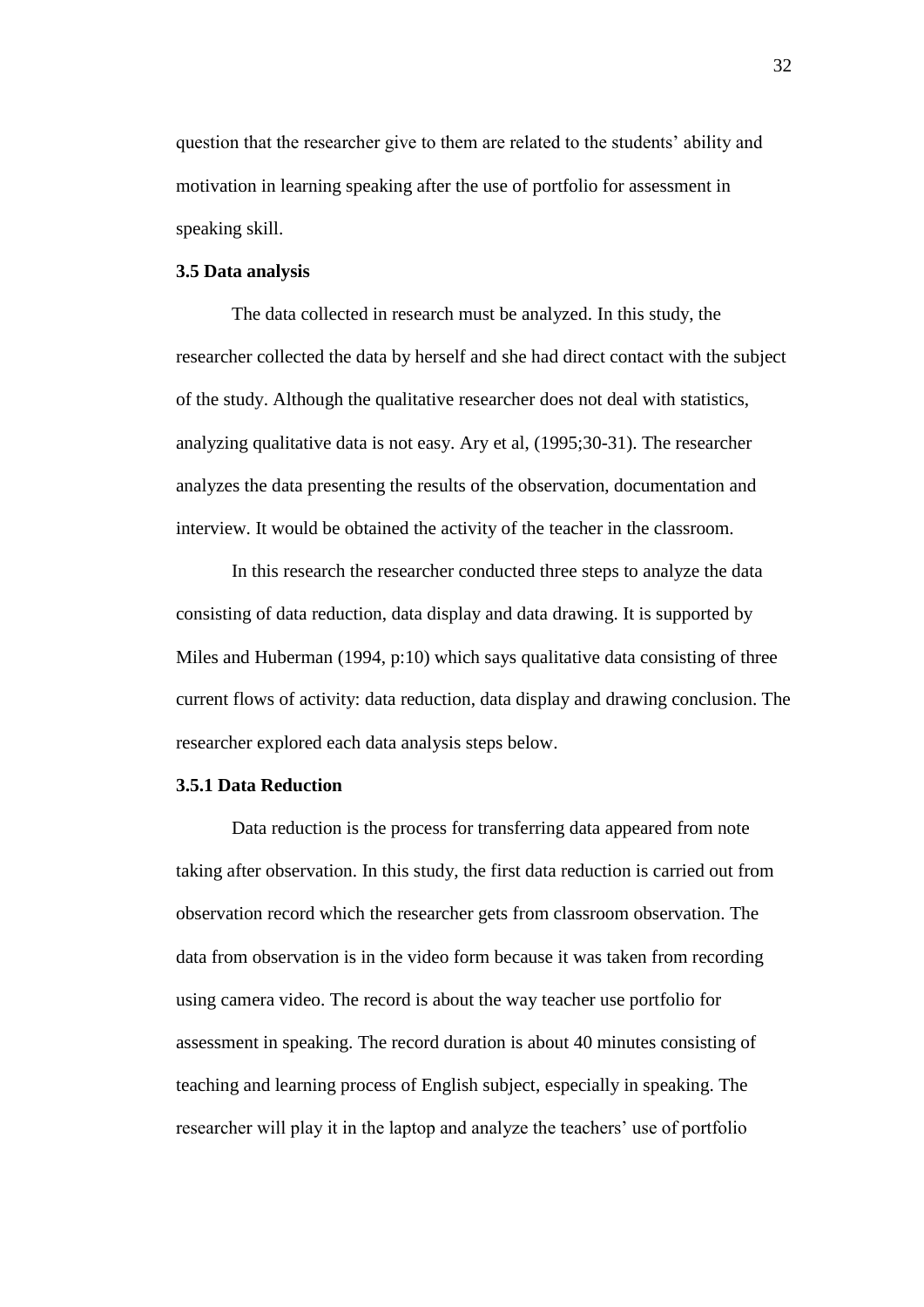during the video record is being played. The researcher watches the video many times, to minimize fault in analyzing the video data. The data in video form will be transformed to become note by researcher. The second data reduction is from depth interview with the English teacher to cross check the data from observation form.

## **3.5.2 Data Display**

Data display is the next step after the researcher get data from observation. The researcher displayed the data from observation by transcribing the interaction of teacher and students about assessment in speaking using portfolio. In data display, the researcher will display the data by using extended text. Those type of data display purposes the data which conveys what is happening in detail in the classroom from the first until the last process of teaching and learning in the classroom.

The second data display came from interview with the teacher. The interview has been conducted with teacher for twice. The researcher narrated all information which has been gotten from interview. To make the reader easier in understanding, the researcher also makes transcription in form of extended text.

# **3.5.3 Drawing Conclusion**

The last step is drawing the conclusion in data drawing. To make the conclusion, the researcher collects all of the data in the form of folder. The researcher wants to minimize the fault during drawing the conclusion. This is concluding about the use of portfolio for assessment in speaking at the eighth grade of SMP Muhammadiyah 1 Gresik. This conclusion is designed to describe the use of portfolio in speaking.